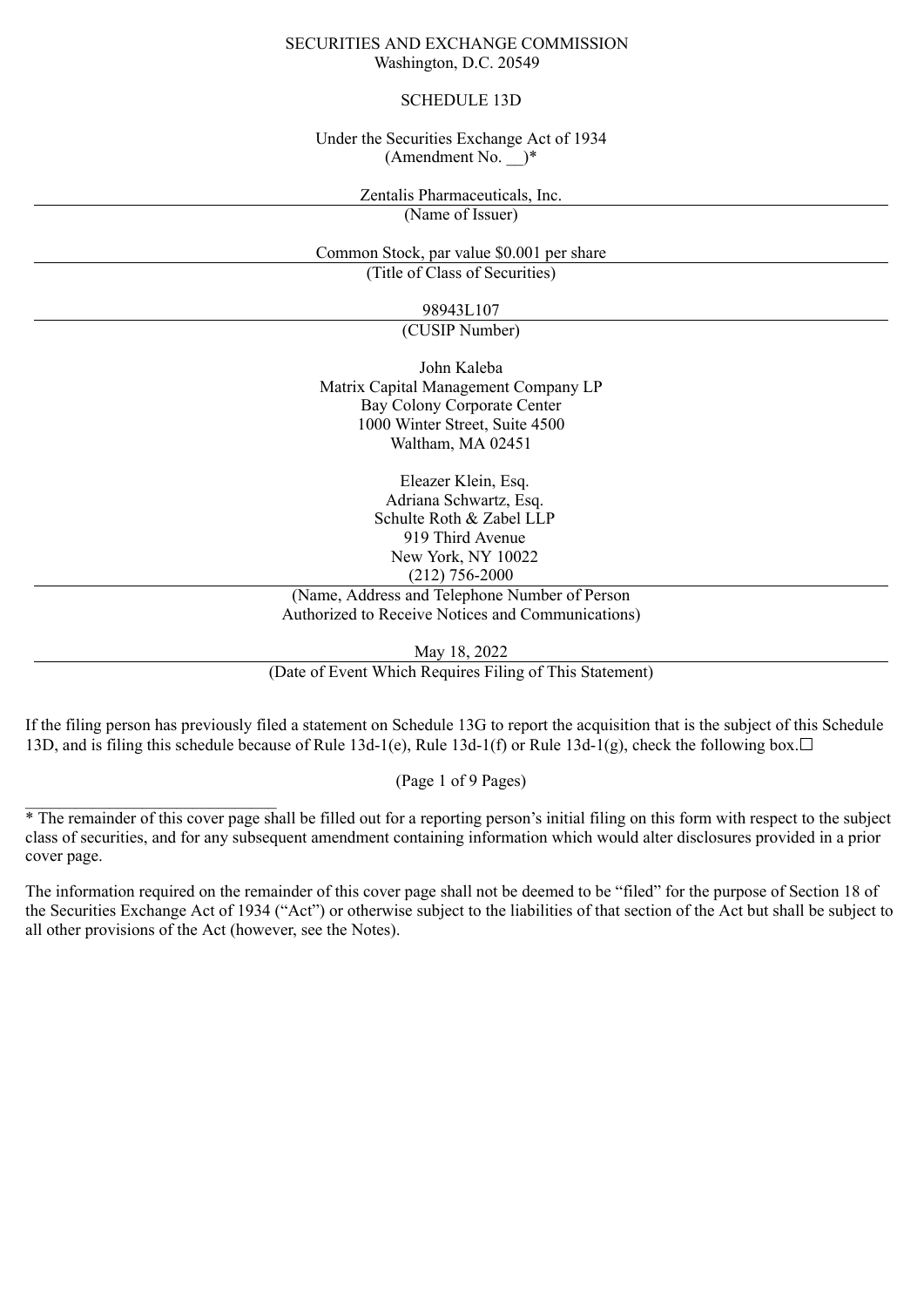| 1                                                                                                                             | NAME OF REPORTING PERSON<br>Matrix Capital Management Company LP                                 |                                                                     |  |  |  |
|-------------------------------------------------------------------------------------------------------------------------------|--------------------------------------------------------------------------------------------------|---------------------------------------------------------------------|--|--|--|
| $\overline{2}$                                                                                                                | CHECK THE APPROPRIATE BOX IF A MEMBER OF A GROUP<br>(a)<br>(b)                                   |                                                                     |  |  |  |
| 3                                                                                                                             | <b>SEC USE ONLY</b>                                                                              |                                                                     |  |  |  |
| $\overline{\mathbf{4}}$                                                                                                       | <b>SOURCE OF FUNDS</b><br>00                                                                     |                                                                     |  |  |  |
| 5                                                                                                                             | ITEMS $2(d)$ or $2(e)$                                                                           |                                                                     |  |  |  |
| 6                                                                                                                             | CITIZENSHIP OR PLACE OF ORGANIZATION<br><b>State of Delaware</b>                                 |                                                                     |  |  |  |
| <b>NUMBER OF</b><br><b>SHARES</b><br><b>BENEFICIALLY</b><br><b>OWNED BY</b><br><b>EACH</b><br><b>REPORTING</b><br>PERSON WITH | <b>SOLE VOTING POWER</b><br>7<br>$\theta$                                                        |                                                                     |  |  |  |
|                                                                                                                               | 8                                                                                                | <b>SHARED VOTING POWER</b><br>9,199,973 shares of Common Stock      |  |  |  |
|                                                                                                                               | 9                                                                                                | <b>SOLE DISPOSITIVE POWER</b><br>$\overline{0}$                     |  |  |  |
|                                                                                                                               | 10                                                                                               | <b>SHARED DISPOSITIVE POWER</b><br>9,199,973 shares of Common Stock |  |  |  |
| 11                                                                                                                            | AGGREGATE AMOUNT BENEFICIALLY OWNED BY EACH REPORTING PERSON<br>9,199,973 shares of Common Stock |                                                                     |  |  |  |
| 12                                                                                                                            | CHECK IF THE AGGREGATE AMOUNT IN ROW (11) EXCLUDES CERTAIN SHARES<br>$\Box$                      |                                                                     |  |  |  |
| 13                                                                                                                            | PERCENT OF CLASS REPRESENTED BY AMOUNT IN ROW (11)<br>16.45%                                     |                                                                     |  |  |  |
| 14                                                                                                                            | <b>TYPE OF REPORTING PERSON</b><br>PN, IA                                                        |                                                                     |  |  |  |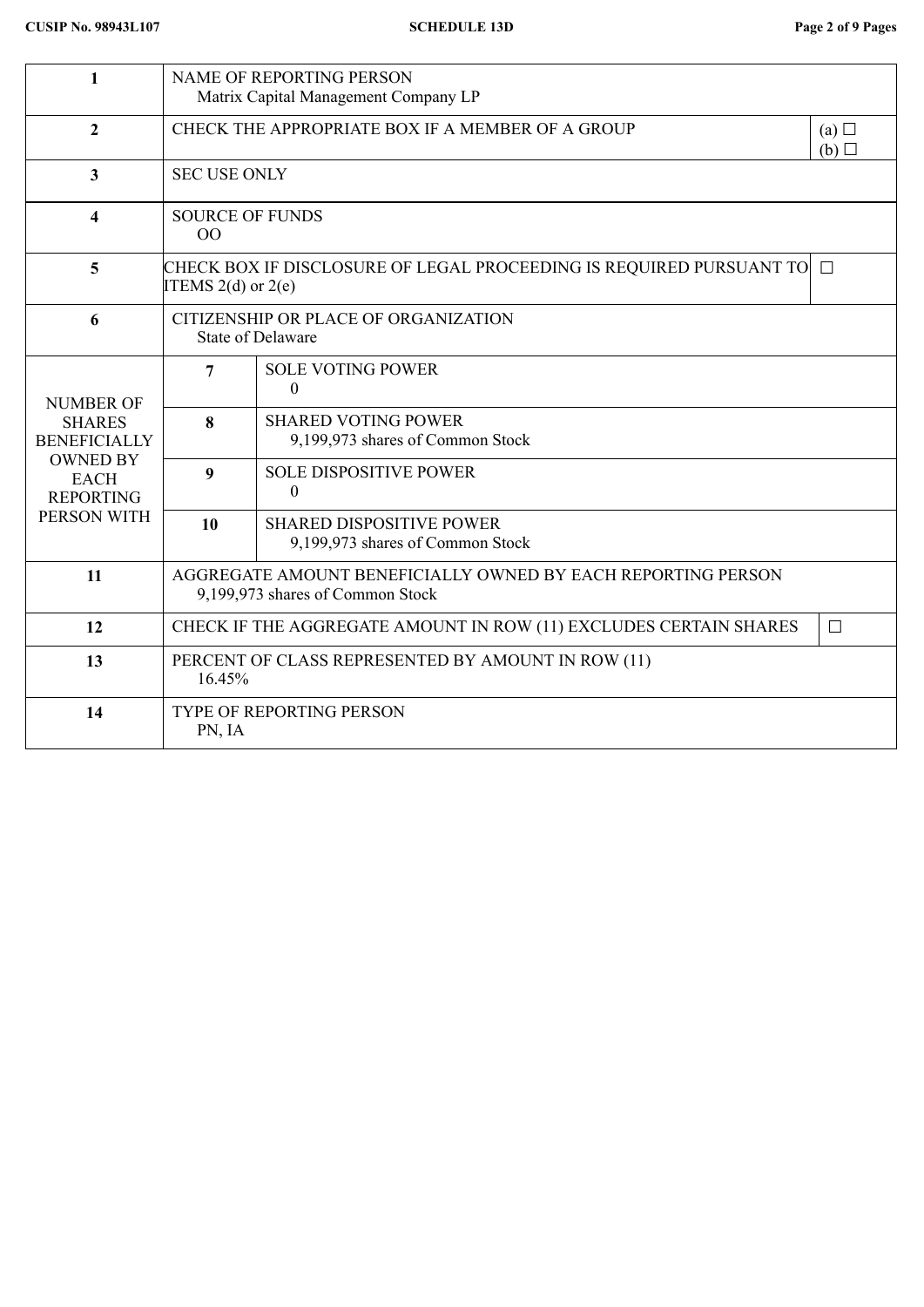| 1                                                                                                                             | <b>NAME OF REPORTING PERSON</b><br>David E. Goel                                                 |                                                                     |  |  |  |
|-------------------------------------------------------------------------------------------------------------------------------|--------------------------------------------------------------------------------------------------|---------------------------------------------------------------------|--|--|--|
| $\overline{2}$                                                                                                                | CHECK THE APPROPRIATE BOX IF A MEMBER OF A GROUP<br>(a)<br>(b)                                   |                                                                     |  |  |  |
| 3                                                                                                                             | <b>SEC USE ONLY</b>                                                                              |                                                                     |  |  |  |
| 4                                                                                                                             | <b>SOURCE OF FUNDS</b><br>OO                                                                     |                                                                     |  |  |  |
| 5                                                                                                                             | CHECK BOX IF DISCLOSURE OF LEGAL PROCEEDING IS REQUIRED PURSUANT TO∣ □<br>ITEMS $2(d)$ or $2(e)$ |                                                                     |  |  |  |
| 6                                                                                                                             | CITIZENSHIP OR PLACE OF ORGANIZATION<br>United States of America                                 |                                                                     |  |  |  |
| <b>NUMBER OF</b><br><b>SHARES</b><br><b>BENEFICIALLY</b><br><b>OWNED BY</b><br><b>EACH</b><br><b>REPORTING</b><br>PERSON WITH | <b>SOLE VOTING POWER</b><br>7<br>$\theta$                                                        |                                                                     |  |  |  |
|                                                                                                                               | 8                                                                                                | <b>SHARED VOTING POWER</b><br>9,199,973 shares of Common Stock      |  |  |  |
|                                                                                                                               | 9                                                                                                | <b>SOLE DISPOSITIVE POWER</b><br>$\theta$                           |  |  |  |
|                                                                                                                               | 10                                                                                               | <b>SHARED DISPOSITIVE POWER</b><br>9,199,973 shares of Common Stock |  |  |  |
| 11                                                                                                                            | AGGREGATE AMOUNT BENEFICIALLY OWNED BY EACH REPORTING PERSON<br>9,199,973 shares of Common Stock |                                                                     |  |  |  |
| 12                                                                                                                            | CHECK IF THE AGGREGATE AMOUNT IN ROW (11) EXCLUDES CERTAIN SHARES<br>$\Box$                      |                                                                     |  |  |  |
| 13                                                                                                                            | PERCENT OF CLASS REPRESENTED BY AMOUNT IN ROW (11)<br>16.45%                                     |                                                                     |  |  |  |
| 14                                                                                                                            | <b>TYPE OF REPORTING PERSON</b><br>IN, HC                                                        |                                                                     |  |  |  |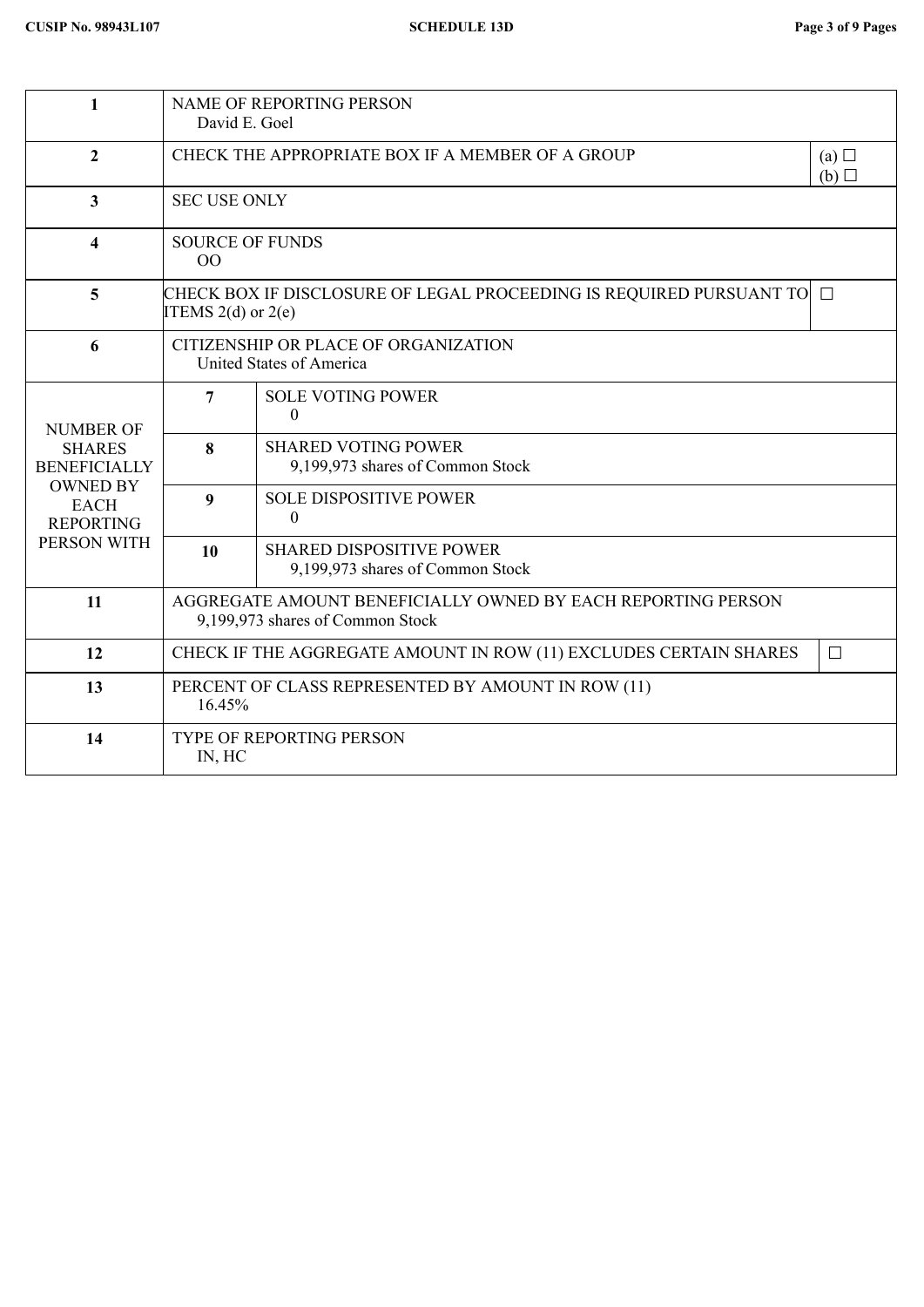# **Item 1. SECURITY AND ISSUER**

This statement on Schedule 13D (the "Schedule 13D") relates to the Common Stock, par value \$0.001 per share (the "Common Stock"), of Zentalis Pharmaceuticals, Inc., a Delaware corporation (the "Issuer"). The Issuer's principal executive offices are located at 1359 Broadway, Suite 1710, New York, New York 10018.

#### **Item 2. IDENTITY AND BACKGROUND**

(a)-(c), (f) This Schedule 13D is being jointly filed by (i) Matrix Capital Management Company LP (the "Investment Manager"), a Delaware limited partnership, and the investment advisor to Matrix Capital Management Master Fund, LP (the "Matrix Fund"), with respect to the shares of Common Stock held by the Matrix Fund; and (ii) Mr. David E. Goel ("Mr. Goel"), who serves as the Managing General Partner of the Investment Manager, with respect to the shares of Common Stock held by the Matrix Fund.

> The Investment Manager and Mr. Goel are sometimes also referred to herein individually as a "Reporting Person" and collectively as the "Reporting Persons".

> The address of the business office of each of the Reporting Persons is c/o Matrix Capital Management Company LP, Bay Colony Corporate Center, 1000 Winter Street, Suite 4500, Waltham, MA 02451.

> The principal business of each of the Reporting Persons is the management of investment funds and activities related thereto.

> The filing of this statement should not be construed in and of itself as an admission by the Reporting Persons as to beneficial ownership of the securities reported herein.

(d)-(e) During the last five (5) years, none of the Reporting Persons has: (1) been convicted in a criminal proceeding (excluding traffic violations or similar misdemeanors) or (2) been party to a civil proceeding of a judicial or administrative body of competent jurisdiction and, as a result of such proceeding, was or is subject to a judgment, decree or final order enjoining future violations of, or prohibiting or mandating activities subject to, federal or state securities laws or finding any violation with respect to such laws.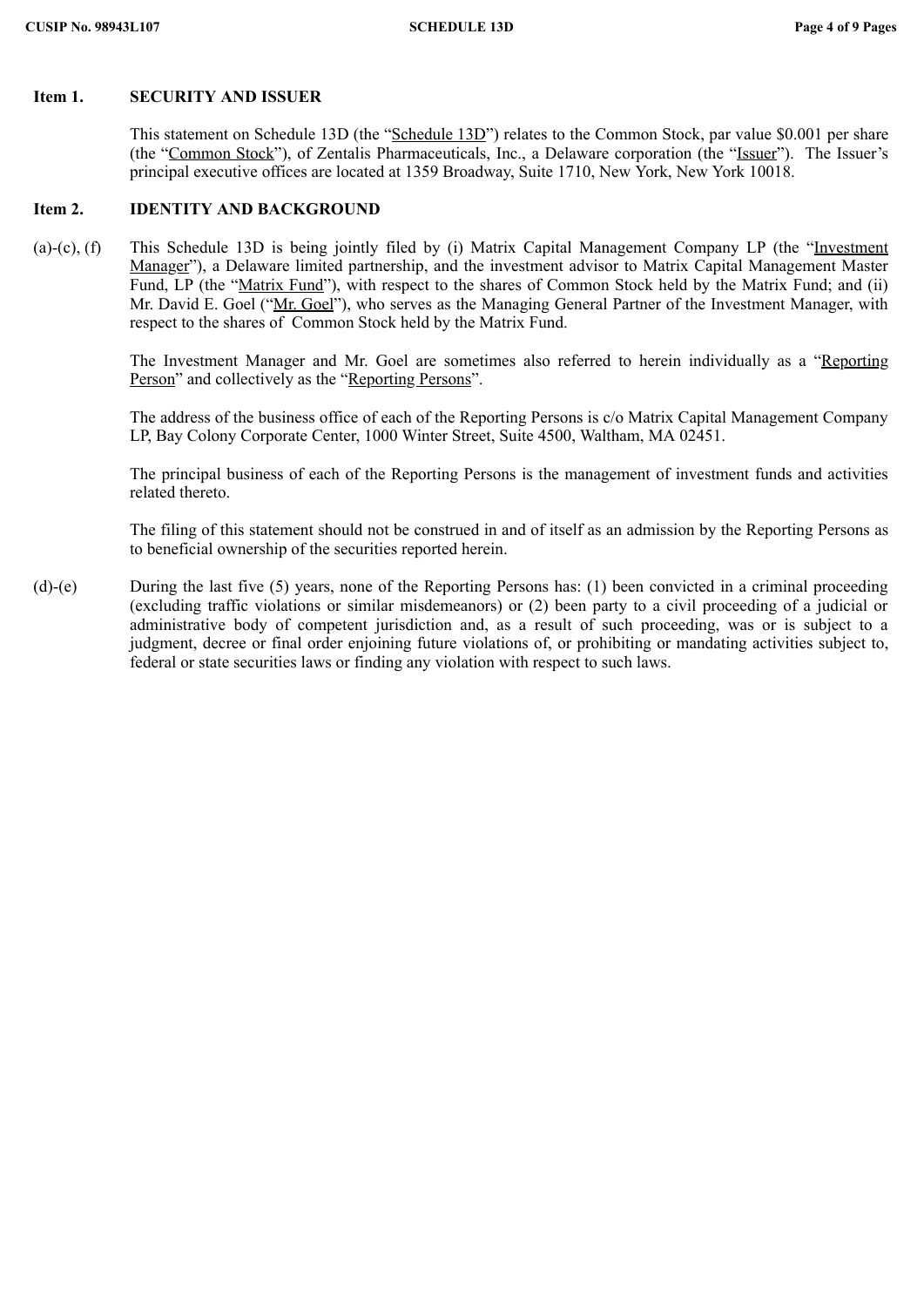### **Item 3. SOURCE AND AMOUNT OF FUNDS OR OTHER CONSIDERATION**

Funds for the purchase of the shares of Common Stock reported herein were derived from general working capital and margin account borrowings made in the ordinary course of business. In such instances, the positions held in the margin accounts are pledged as collateral security for the repayment of debit balances in the account, which may exist from time to time. Since other securities are held in the margin accounts, it is not possible to determine the amounts, if any, of margin used to purchase the shares of Common Stock reported herein. A total of approximately \$159,037,808 was paid to acquire the 9,199,973 shares of Common Stock reported herein.

### **Item 4. PURPOSE OF TRANSACTION**

The Reporting Persons acquired the shares of Common Stock reported herein because they believed they were undervalued and represented an attractive investment opportunity.

Karan Takhar, a Senior Managing Director of the Investment Manager, serves on the board of directors of the Issuer.

The Reporting Persons have had and anticipate having further discussions with officers and directors of the Issuer in connection with the Reporting Persons' investment in the Issuer. The topics of these conversations have covered and may cover a range of issues, including those relating to the business of the Issuer, management, board composition, investor communications, operations, capital allocation, dividend policy, financial condition, mergers and acquisitions strategy, overall business strategy, executive compensation and corporate governance. The Reporting Persons may also have similar conversations with other stockholders or other interested parties, such as industry analysts, existing or potential strategic partners or competitors, investment professionals and other investors and may exchange information with any such persons or the Issuer pursuant to appropriate confidentiality or similar agreements (which may contain customary standstill provisions). The Reporting Persons may at any time reconsider and change their intentions relating to the foregoing. The Reporting Persons may also take one or more of the actions described in subsections (a) through (j) of Item 4 of Schedule 13D and may discuss or propose such actions with the Issuer's management and the board of directors of the Issuer, other stockholders of the Issuer, and other interested parties, such as those set out above. The Reporting Persons intend to review their investments in the Issuer on a continuing basis. Depending on various factors, including, without limitation, the Issuer's financial position and strategic direction, the outcome of the discussions and actions referenced above, actions taken by the Issuer's board of directors, price levels of the Common Stock, liquidity requirements and other investment opportunities available to the Reporting Persons, conditions in the securities market and general economic and industry conditions, the Reporting Persons may in the future take actions with respect to their investment position in the Issuer as they deem appropriate, including, without limitation, purchasing additional shares of Common Stock or other instruments that are based upon or relate to the value of the Common Stock or the Issuer in the open market or otherwise, selling some or all of the securities reported herein, and/or engaging in hedging or similar transactions with respect to the shares of Common Stock.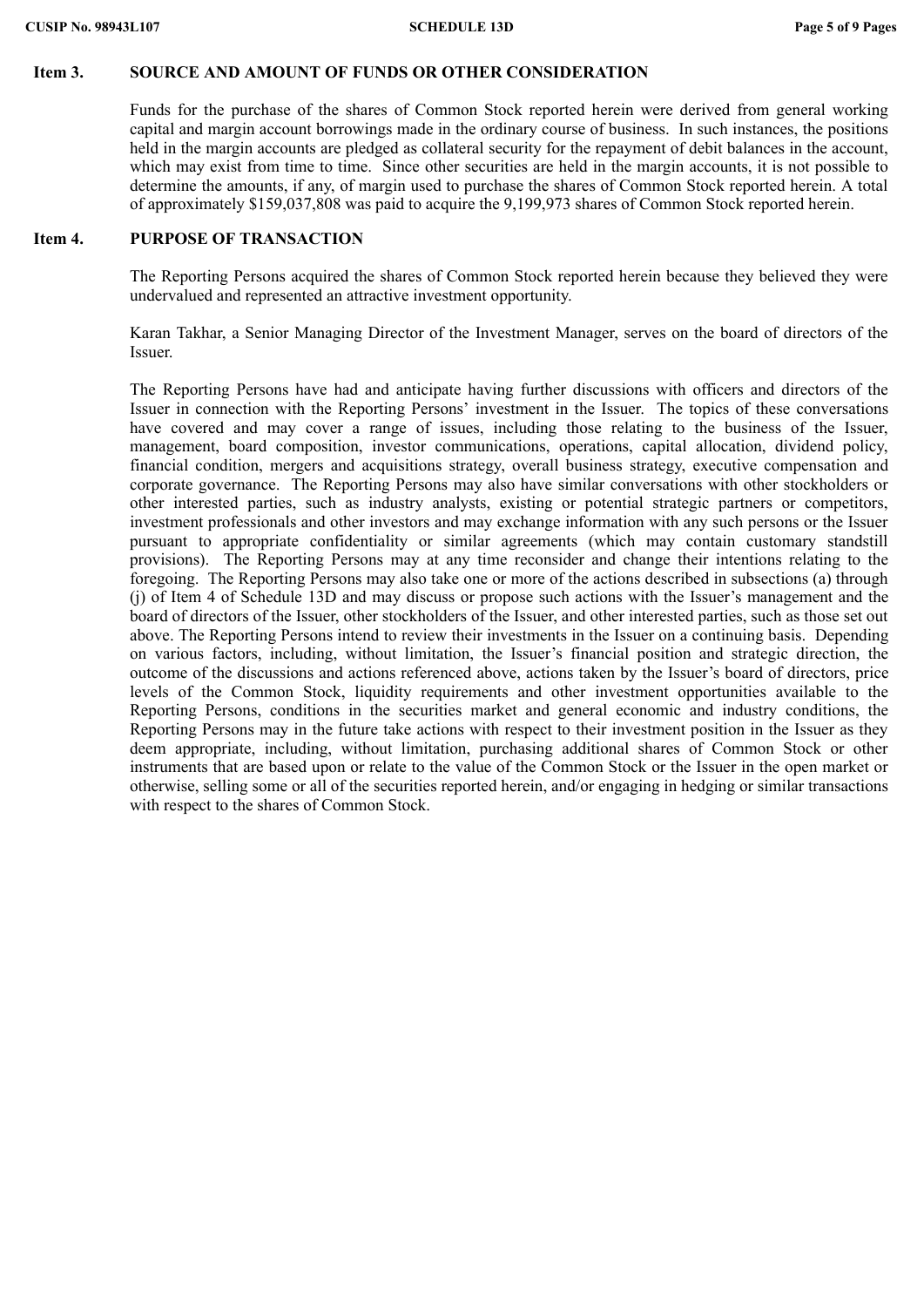### **Item 5. INTEREST IN SECURITIES OF THE ISSUER**

- (a) See rows (11) and (13) of the cover pages to this Schedule 13D for the aggregate number of shares of Common Stock and percentages of the shares of Common Stock beneficially owned by each Reporting Person.The percentages used in this Schedule 13D as of the date hereof are calculated based upon 55,913,900 shares of Common Stock reported to be outstanding in the Issuer's Prospectus filed pursuant to Rule 424(b)(5) with the Securities and Exchange Commission on May 16, 2022, after giving effect to the completion of the offering, as described therein.
- (b) See rows (7) through (10) of the cover pages to this Schedule 13D for the number of shares of Common Stock as to which each Reporting Person has the sole or shared power to vote or direct the vote and sole or shared power to dispose or to direct the disposition.
- (c) On May 18, 2022, the Matrix Fund purchased 4,850,694 shares of Common Stock in the May 2022 Secondary Offering (as defined in Item 6) at a purchase price of \$19.38 per share. Except for the transaction described in the immediately preceding sentence, there are no transactions in the Common Stock effected by the Reporting Persons during the past sixty days.
- (d) No person other than the Reporting Persons and the Matrix Fund is known to have the right to receive, or the power to direct the receipt of dividends from, or proceeds from the sale of, the shares of Common Stock held by the Matrix Fund.
- (e) Not applicable.

# **Item 6. CONTRACTS, ARRANGEMENTS, UNDERSTANDINGS OR RELATIONSHIPS WITH RESPECT TO SECURITIES OF THE ISSUER**

On May 16, 2022, the Matrix Fund entered into a lock-up agreement with the underwriters in connection with the offering of Common Stock by the Issuer described in the Issuer's Current Report on Form 8-K filed with the SEC on May 16, 2022 (the "May 2022 Secondary Offering") that restrict its ability to sell or transfer its shares of Common Stock or any securities convertible into or exercisable or exchangeable for shares of Common Stock for a period of 90 days from the date of the Issuer's prospectus with respect to the May 2022 Secondary Offering without the prior written consent of the representatives of the underwriters of the May 2022 Secondary Offering, subject to certain exceptions (the "Lock-Up Agreement"), the form of which is referenced as Exhibit A to this Schedule 13D (and which is incorporated by reference to Exhibit A attached to Exhibit 1.1 of the Issuer's Current Report on Form 8-K filed by the Issuer on May 16, 2022 and is incorporated herein by reference).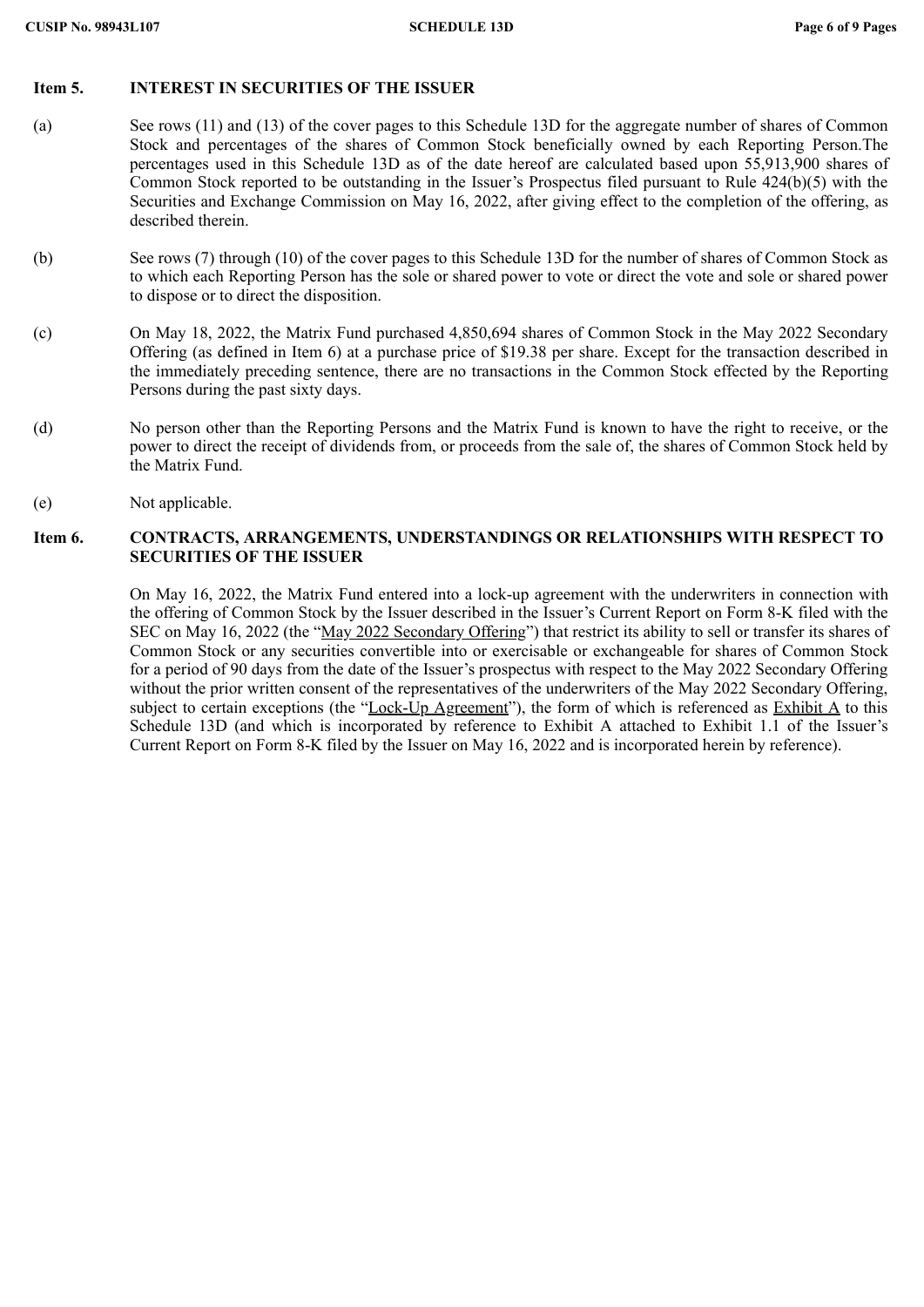The foregoing description of the Lock-Up Agreement does not purport to be complete and is qualified in its entireties by reference to the full text of the Lock-Up Agreement which is attached hereto as Exhibit A.

Other than the Joint Filing Agreement attached as **Exhibit B** hereto and the Lock-Up Agreement, there are no contracts, arrangements, understandings or relationships (legal or otherwise) among the persons named in Item 2 hereof and between such persons and any person with respect to any securities of the Issuer, including but not limited to transfer or voting of any other securities, finder's fees, joint ventures, loan or option arrangements, puts or calls, guarantees of profits, divisions of profits or loss, or the giving or withholding of proxies, including any securities pledged or otherwise subject to a contingency the occurrence of which would give another person voting power or investment power over such securities other than standard default and similar provisions contained in loan agreements.

## **Item 7. MATERIAL TO BE FILED AS EXHIBITS**

- Exhibit A: Form of Lock-Up Agreement (incorporated herein by reference to Exhibit A to Exhibit 1.1 to the Issuer's Current Report on Form 8-K filed with the SEC on May 16, 2022).
- Exhibit B: Joint Filing Agreement, dated May 31, 2022.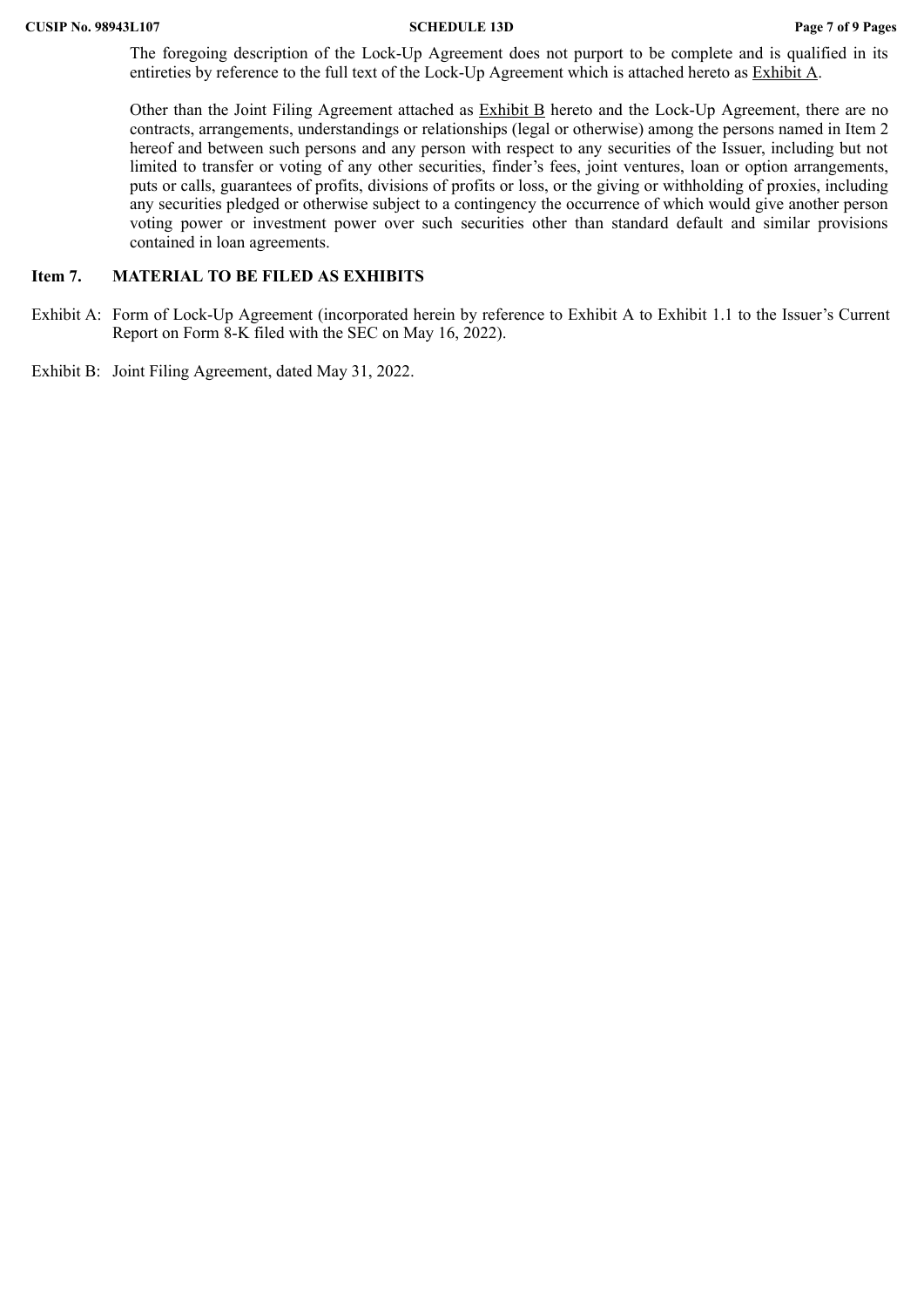### **SIGNATURES**

After reasonable inquiry and to the best of his or its knowledge and belief, the undersigned certifies that the information set forth in this statement is true, complete and correct.

Date: May 31, 2022

# **MATRIX CAPITAL MANAGEMENT COMPANY LP**

By: /s/ David E. Goel Name: David E. Goel Title: Managing General Partner

/s/ David E. Goel **DAVID E. GOEL**